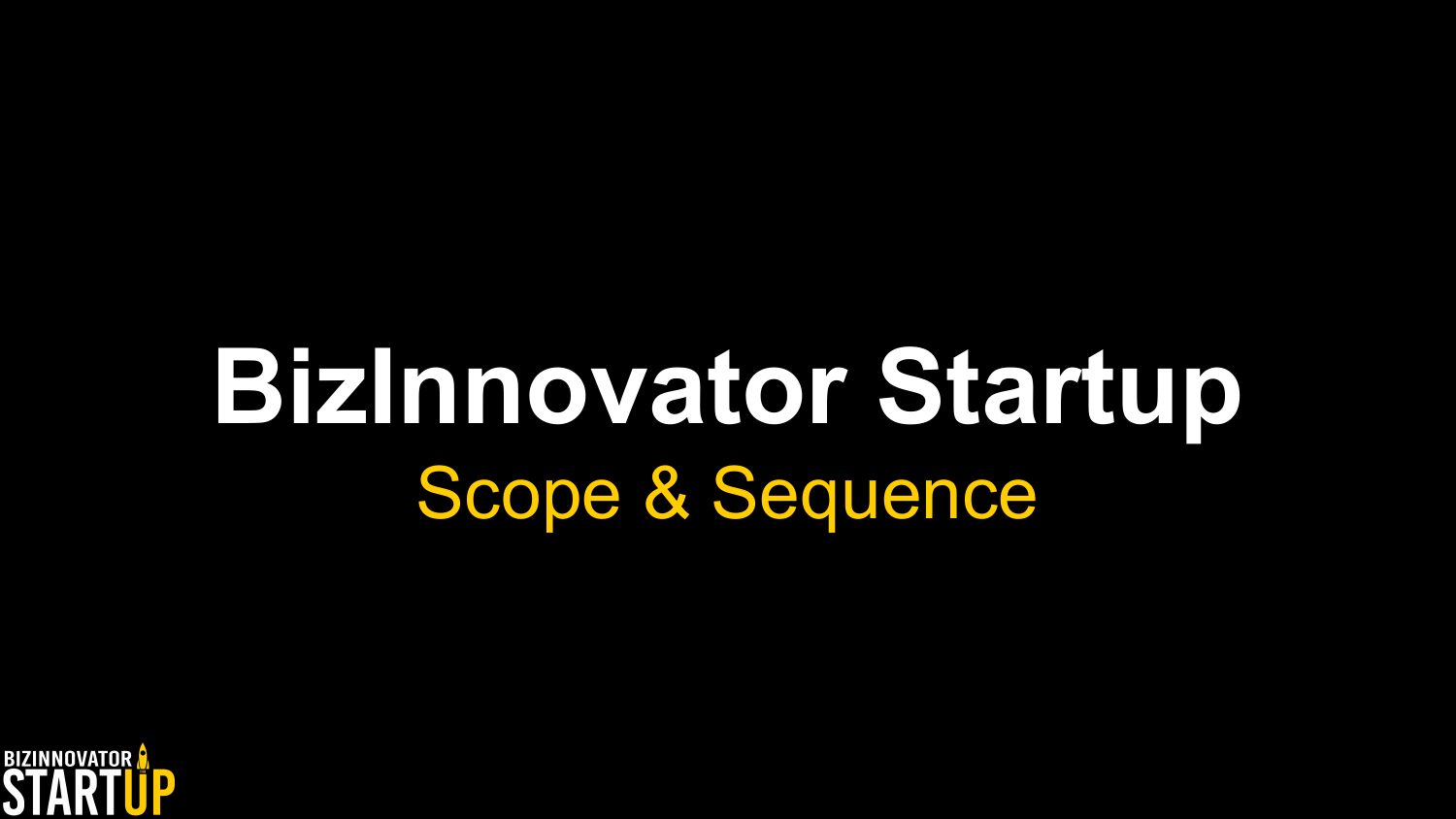## **Free Module - Hook**

|                | Module Scope & Sequence                                                      | <b>Activities</b>                                                                                                                             | <b>Deliverables</b>                           | <b>NBEA Entrepreneurship Standard</b>                                                                                                                                                                                                       |
|----------------|------------------------------------------------------------------------------|-----------------------------------------------------------------------------------------------------------------------------------------------|-----------------------------------------------|---------------------------------------------------------------------------------------------------------------------------------------------------------------------------------------------------------------------------------------------|
|                | Students will learn about Design<br>Thinking and the Lean Startup<br>Method. | • Introduce, define terms<br>Design Thinking, Lean<br><b>Startup Method</b><br>• Check for understanding via<br>verbal questioning            |                                               | • Standard 1.D: Idea generation through innovation<br>and problem solving                                                                                                                                                                   |
| $\overline{2}$ | Students will learn about the<br><b>Business Model Canvas.</b>               | • Show, discuss BMC's value<br>• Give an overview of each<br><b>BMC</b> section<br>• Launch the first section:<br><b>Problem Statement</b>    | • Business Model<br>Canvas                    | • Standard 1.D: Idea generation through innovation<br>and problem solving<br>• Standard 9: Business Plans                                                                                                                                   |
| 3              | Students will learn about<br>collaborating in groups.                        | • Students will work in teams<br>to identify problems, and<br>complete step-by-step<br>activities to develop a<br>solution.                   | • Business Model<br><b>Canvas</b>             | • Standard 1.D: Idea generation through innovation<br>and problem solving<br>• Standard 4.A: Identifying the market<br>• Standard 4.B: Reaching the market<br>• Standard 4.C: Keeping/Increasing the market<br>• Standard 9: Business Plans |
| 4              | Students will learn about pitching<br>an idea.                               | • Follow pitch guidelines to<br>create, present a solution to<br>the stated problem.<br>• Use feedback from others<br>to persevere, or pivot. | • Business Model<br>Canvas<br>$\bullet$ Pitch | • Standard 1.D: Idea generation through innovation<br>and problem solving<br>• Standard 4.A: Identifying the market<br>• Standard 4.B: Reaching the market<br>• Standard 4.C: Keeping/Increasing the market<br>• Standard 9: Business Plans |

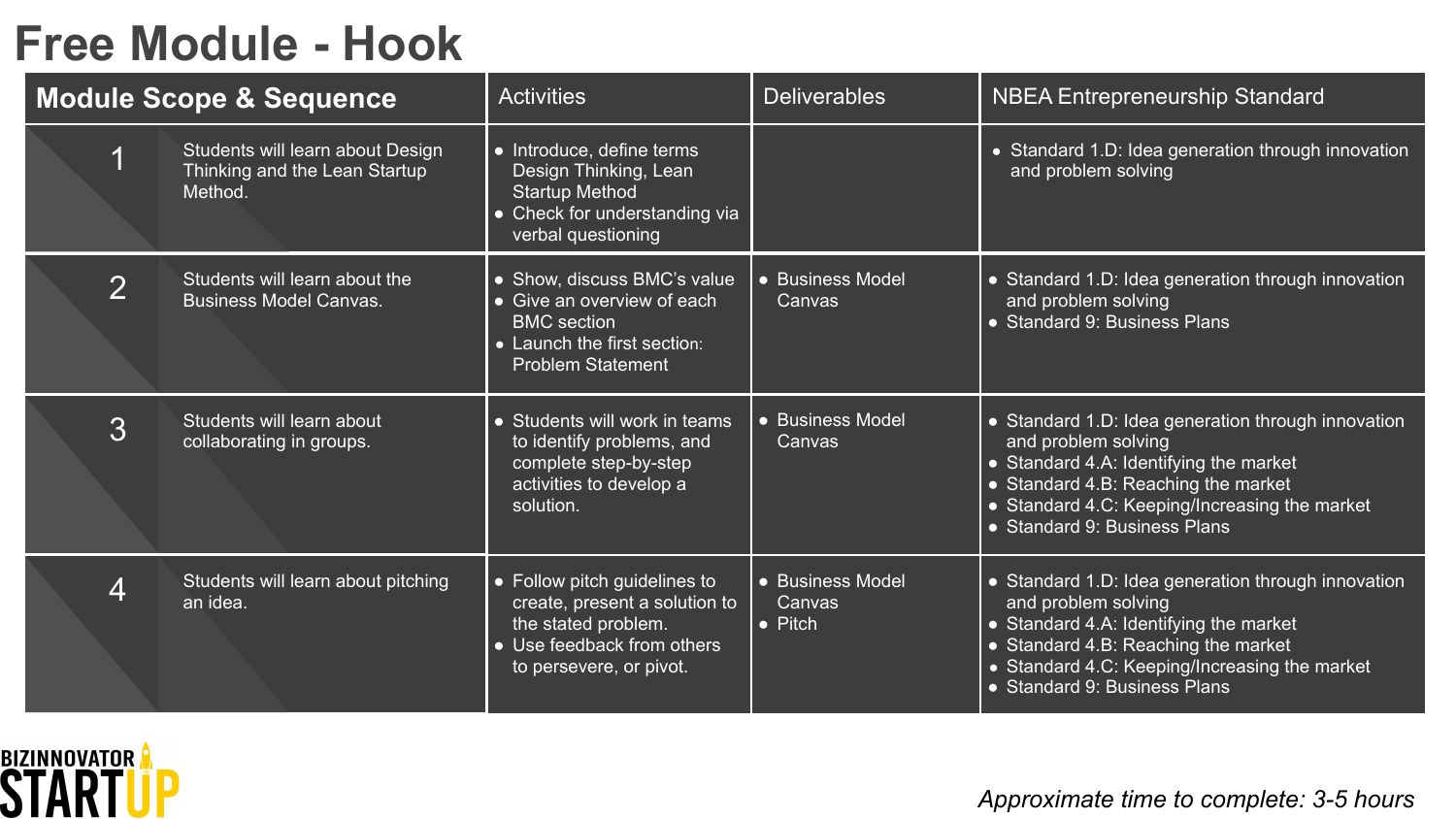### **Module 1 - Entrepreneurship Overview**

| <b>Module Scope &amp; Sequence</b> |                                                                                                     | <b>Activities</b>                                                                                                 | <b>Deliverables</b>                                                                 | <b>NBEA Entrepreneurship Standard</b>                                                                                                                                                                                         |
|------------------------------------|-----------------------------------------------------------------------------------------------------|-------------------------------------------------------------------------------------------------------------------|-------------------------------------------------------------------------------------|-------------------------------------------------------------------------------------------------------------------------------------------------------------------------------------------------------------------------------|
|                                    | Students will learn about what<br>Entrepreneurship is, and what<br>it is not.                       | • Introduce & define<br>entrepreneurship,<br>entrepreneur<br>• Check for understanding<br>with verbal questioning |                                                                                     | • Standard 1.A: Role of the entrepreneur in business<br>• Standard 3.A: Role of the entrepreneur in the economy                                                                                                               |
| $\overline{2}$                     | Students will learn about<br>common characteristics<br>entrepreneurs possess.                       | • Describe & discuss<br>common characteristics,<br>and entrepreneurs who<br>possess them<br>• Self-reflection     | • Dream Big Project<br>(optional)<br>• Self-Assessment<br><b>Word Cloud Project</b> | • Standard 1.A: Role of the entrepreneur in business<br>• Standard 1.B: Characteristics of an entrepreneur<br>• Standard 7.B: Staffing a Diverse Workforce<br>• Standard 7.C: Leadership & Team Building                      |
| 3                                  | Students will learn about skills<br>which are invaluable to an<br>entrepreneur.                     | • Describe & discuss<br>common skills that<br>entrepreneurs possess<br>$\bullet$ Self-reflection                  | • Famous<br><b>Entrepreneurs</b><br>Project                                         | • Standard 1.A: Role of the entrepreneur in business<br>• Standard 1.C: Entrepreneurship skills and ethical<br>responsibilities<br>• Standard 7.B: Staffing a Diverse Workforce<br>• Standard 7.C: Leadership & Team Building |
| 4                                  | Students will compare and<br>contrast startups to small<br>businesses/companies.                    | • Identify criteria that<br>distinguishes a small<br>business from others                                         | $\bullet$ Interview with an<br>Entrepreneur                                         | • Standard 1.A: Role of the entrepreneur in business                                                                                                                                                                          |
| 5                                  | Students will compare and<br>contrast a traditional Business<br>Plan to a Business Model<br>Canvas. | • Review types of business<br>plans; highlight majoring<br>similarities and differences                           |                                                                                     | • Standard 1.A: Role of the entrepreneur in business                                                                                                                                                                          |

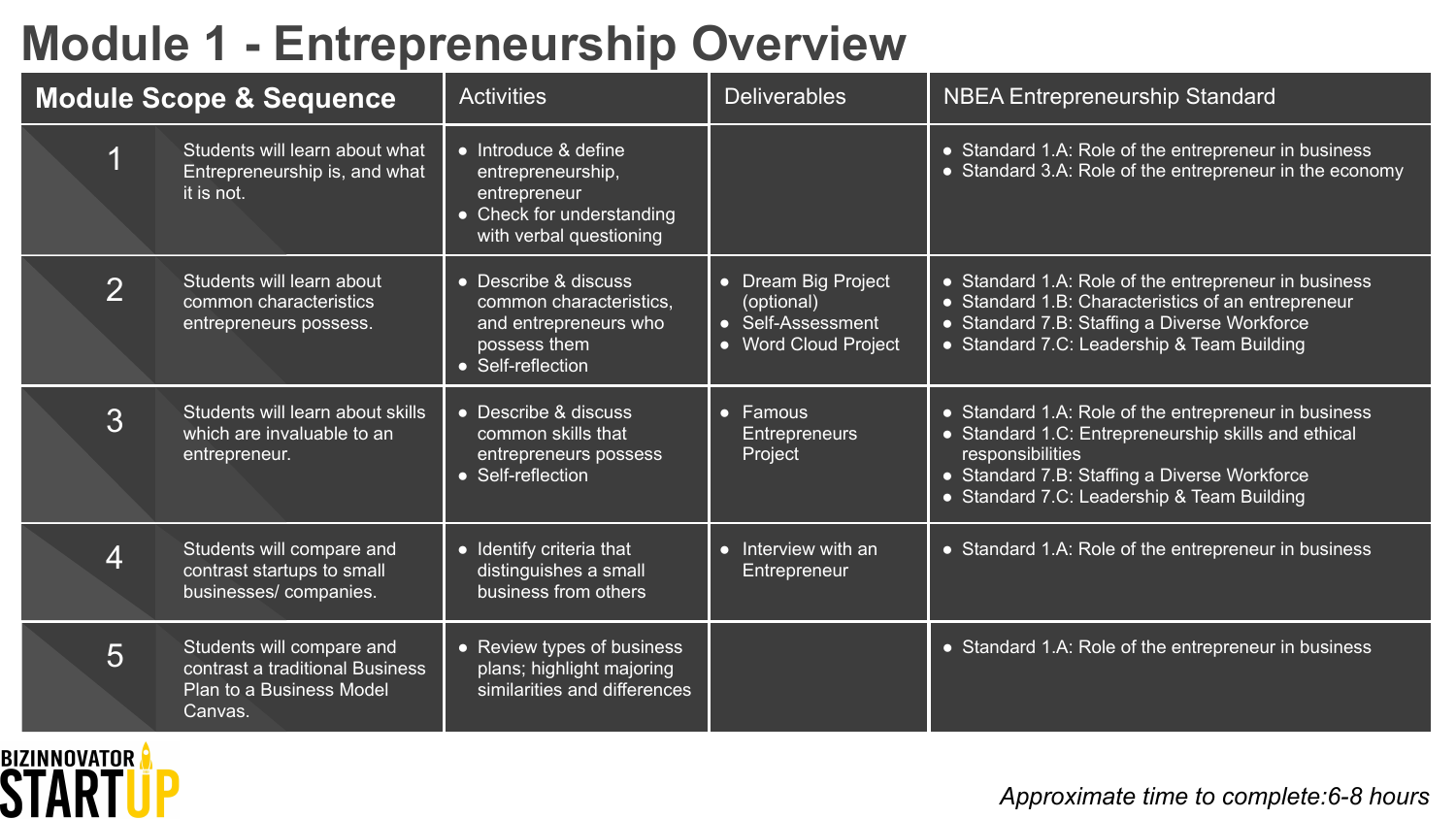# **Module 2 - What's Your Problem**

| <b>Module Scope &amp; Sequence</b> |                                                                                           | <b>Activities</b>                                                                                                             | <b>Deliverables</b>                                                     | <b>NBEA Entrepreneurship Standard</b>                                                                                                               |
|------------------------------------|-------------------------------------------------------------------------------------------|-------------------------------------------------------------------------------------------------------------------------------|-------------------------------------------------------------------------|-----------------------------------------------------------------------------------------------------------------------------------------------------|
|                                    | Students will compare and<br>contrast an idea with an<br>opportunity.                     | • Introduce idea generation,<br>compare to opportunity<br>recognition<br>• Discuss ways to evaluate<br>business opportunities | • Shark Tank Project<br>(optional)<br>• Pain Points Project             | • Standard 1.D: Idea generation through innovation<br>and problem solving<br>• Standard 4.A: Identifying the market                                 |
| ⌒                                  | Students will learn about<br>creativity and innovation.                                   | • Define creativity, innovation<br>• Discuss the importance of ideas<br>being value-driven                                    | <b>Business Opportunities</b><br>$\bullet$<br>in Everyday Life Project  | • Standard 1.D: Idea generation through innovation<br>and problem solving                                                                           |
| 3                                  | Students will learn about<br>Design Thinking.                                             | • Outline Design Thinking<br>framework<br>• Deploy the Design Thinking<br>process and create a new<br>product                 | • Design Thinking Reboot<br>Project<br>• Rapid Fire Business<br>Project | • Standard 1.D: Idea generation through innovation<br>and problem solving<br>• Standard 4.A: Identifying the market                                 |
| 4                                  | Students will learn how to<br>articulate value through the<br>use of a Value Proposition. | • Discuss what a Value Proposition<br>is<br>• Identify elements which make-up<br>a Value Proposition                          | • Business Model Canvas<br>$\bullet$ Pitch 1                            | • Standard 1.D: Idea generation through innovation<br>and problem solving<br>• Standard 4.A: Identifying the market<br>• Standard 9: Business Plans |



*Approximate time to complete: 7-9 hours*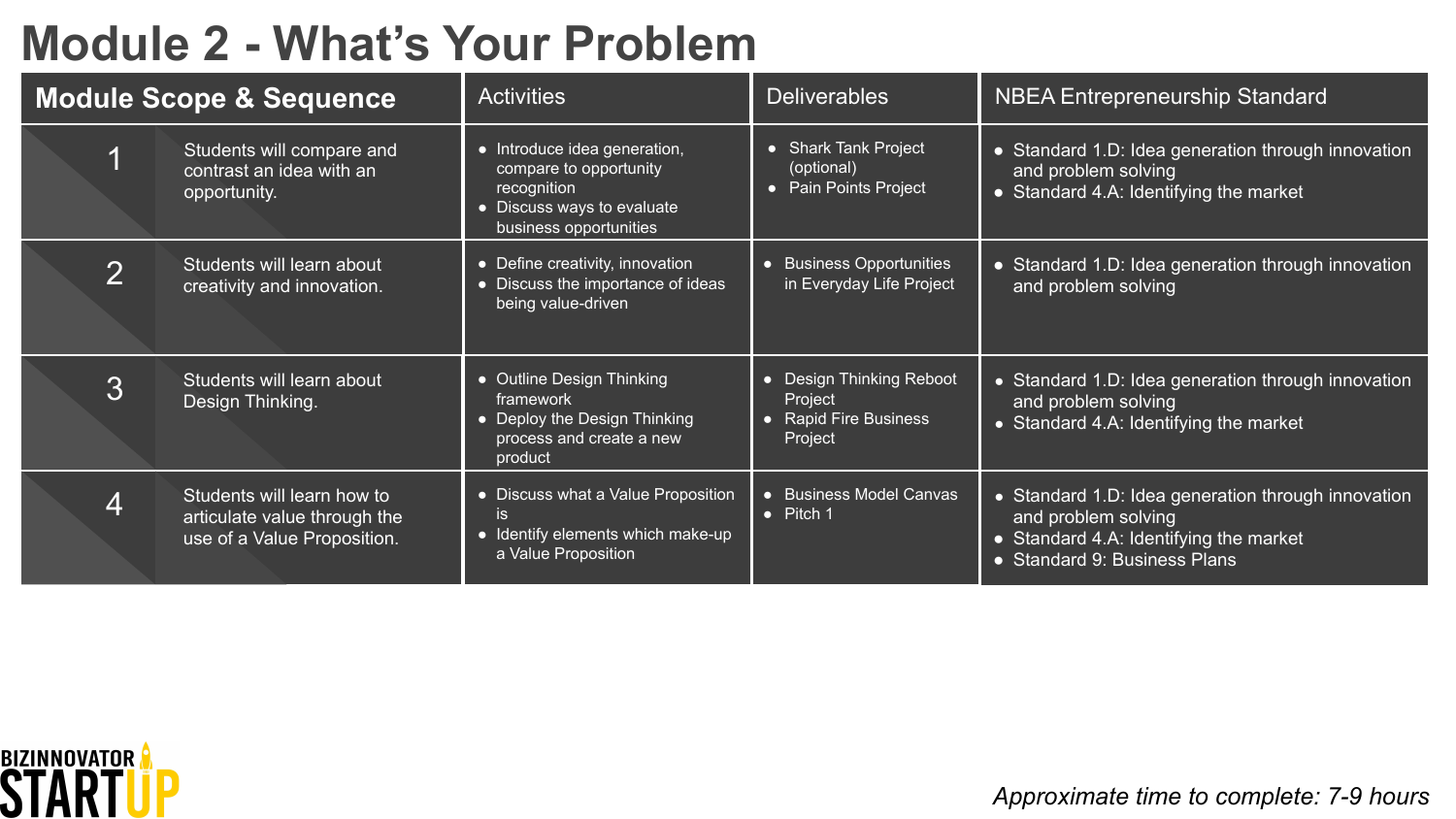# **Module 3 - Know Your Customer**

| <b>Module Scope &amp; Sequence</b> |                                                                                                       | <b>Activities</b>                                                                                                 | <b>Deliverables</b>                                                                                                                                                         | <b>NBEA Entrepreneurship Standard</b>                                                                                                                                                                  |
|------------------------------------|-------------------------------------------------------------------------------------------------------|-------------------------------------------------------------------------------------------------------------------|-----------------------------------------------------------------------------------------------------------------------------------------------------------------------------|--------------------------------------------------------------------------------------------------------------------------------------------------------------------------------------------------------|
|                                    | Students will learn about<br>marketing research and<br>how it can be<br>implemented.                  | • Define and discuss<br>marketing research and<br>how businesses use it<br>• Design marketing<br>research product | • Who Are Your Competitors<br>Project (optional)<br>• Business Plan                                                                                                         | • Standard 4.A: Identifying the market<br>• Standard 4.B: Reaching the market<br>• Standard 4.C: Keeping/increasing the market<br>• Standard 7.D: Managing Technology<br>• Standard 7.E: Managing Risk |
| $\overline{2}$                     | Students will learn about<br>target marketing, and the<br>value of knowing who your<br>customers are. | • Define, identify, and<br>create target markets for<br>products                                                  | Target Markets Project<br>• Business Model Canvas<br>$\bullet$ Pitch 2<br>• Business Plan                                                                                   | • Standard 4.A: Identifying the market<br>• Standard 4.B: Reaching the market<br>• Standard 4.C: Keeping/increasing the market<br>• Standard 7.E: Managing Risk                                        |
| 3                                  | Students will learn about<br>customer discovery, and<br>the importance of<br>feedback.                | • Define customer<br>discovery, use it to<br>collect feedback and<br>adapt products                               | <b>Ideal Customer Portrait</b><br>$\bullet$<br>Project<br>• Customer Interview Tracker<br>Project<br>• Focus Groups Project<br>• Business Model Canvas<br>$\bullet$ Pitch 2 | • Standard 4.A: Identifying the market<br>• Standard 4.B: Reaching the market<br>• Standard 4.C: Keeping/increasing the market<br>• Standard 7.E: Managing Risk                                        |
| $\overline{4}$                     | Students will learn what a<br>minimum viable product is.                                              | • Define MVP, review<br>existing products for<br>correct fit & application                                        | • Business Model Canvas                                                                                                                                                     | • Standard 7.E: Managing Risk                                                                                                                                                                          |

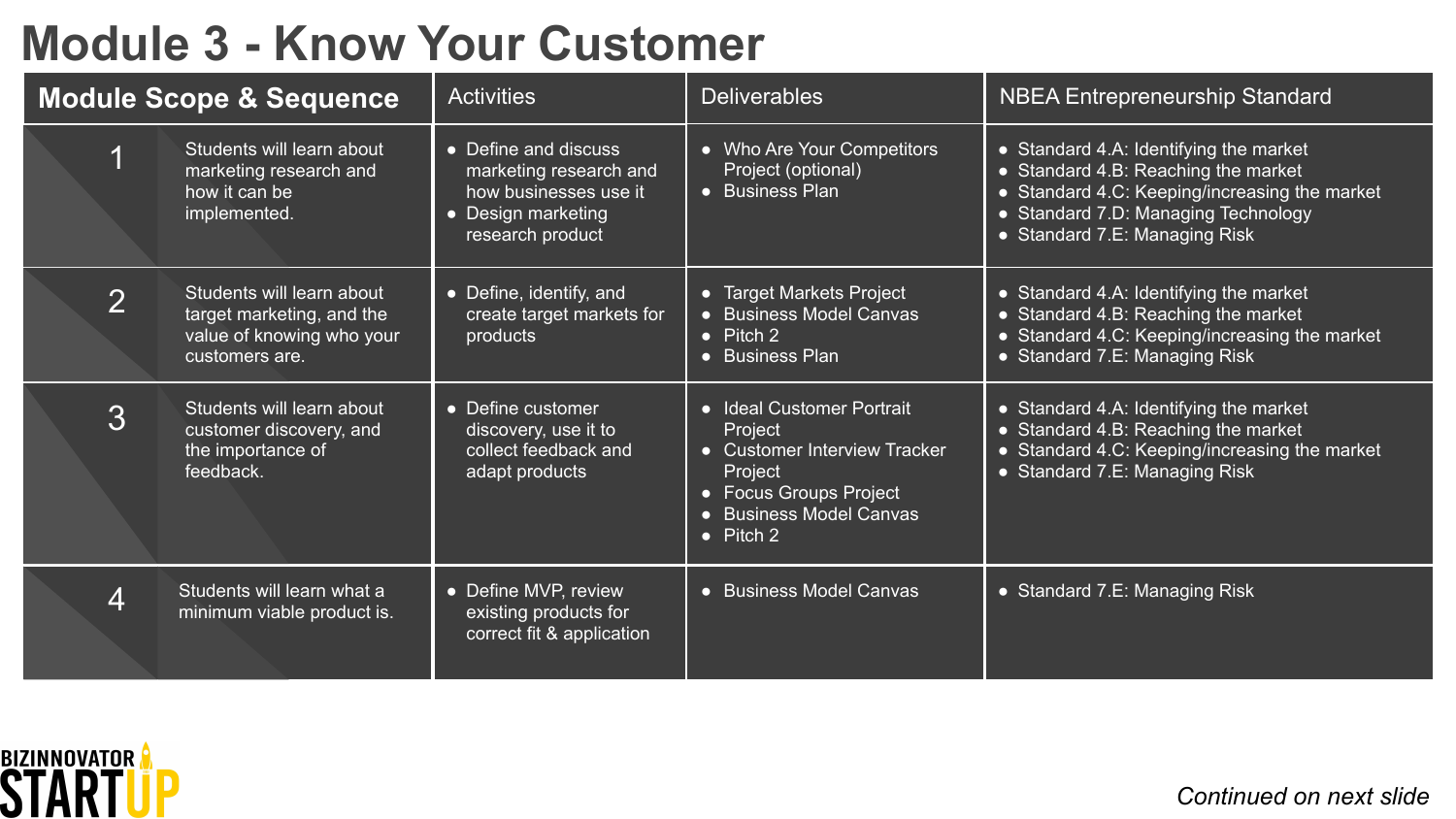# **Module 3 - Know Your Customer**

| <b>Module Scope &amp; Sequence</b> |                                                                                                                    | <b>Activities</b>                                                                                                                                          | <b>Deliverables</b>                                                                                                             | <b>NBEA Entrepreneurship Standard</b>                                                                                                                           |
|------------------------------------|--------------------------------------------------------------------------------------------------------------------|------------------------------------------------------------------------------------------------------------------------------------------------------------|---------------------------------------------------------------------------------------------------------------------------------|-----------------------------------------------------------------------------------------------------------------------------------------------------------------|
| 5                                  | Students will learn about the<br>marketing mix and how to<br>adjust the elements to meet<br>your customer's needs. | • Define, describe, identify<br>the elements of the<br>marketing mix<br>• Discuss how various<br>elements should change<br>as the target market<br>changes | • Differentiating Advertising to<br><b>Target Market Project</b><br>• Identifying a Marketing Mix<br>Project<br>• Business Plan | • Standard 4.A: Identifying the market<br>• Standard 4.B: Reaching the market<br>• Standard 4.C: Keeping/increasing the market<br>• Standard 7.E: Managing Risk |
| 6                                  | Students will learn about the<br>significance of branding.                                                         | • Review the importance &<br>impact of branding<br>• Describe & discuss<br>various branding<br>elements                                                    | • Branding Project (optional)<br>• Marketing Reflection<br>(optional)<br><b>Business Plan</b><br>$\bullet$                      | • Standard 4.B: Reaching the market<br>• Standard 4.C: Keeping/increasing the market<br>• Standard 7.E: Managing Risk                                           |
| $\overline{\phantom{a}}$           | Students will learn about<br>distribution channels and<br>methods used to sell a<br>product to consumers.          | • Explore means of selling<br>products                                                                                                                     | • Business Model Canvas<br>$\bullet$ Pitch 2<br><b>Business Plan</b>                                                            | • Standard 4.B: Reaching the market<br>• Standard 4.C: Keeping/increasing the market<br>• Standard 7.E: Managing Risk                                           |
| 8                                  | Students will learn about<br>customer relationships and<br>how to get, keep, and grow<br>your customer base.       | $\bullet$ Examine methods of<br>working with customers<br>to create long-term<br>relationships                                                             | • Business Model Canvas<br>$\bullet$ Pitch 2                                                                                    | • Standard 4.A: Identifying the market<br>• Standard 4.B: Reaching the market<br>• Standard 4.C: Keeping/increasing the market<br>• Standard 7.E: Managing Risk |

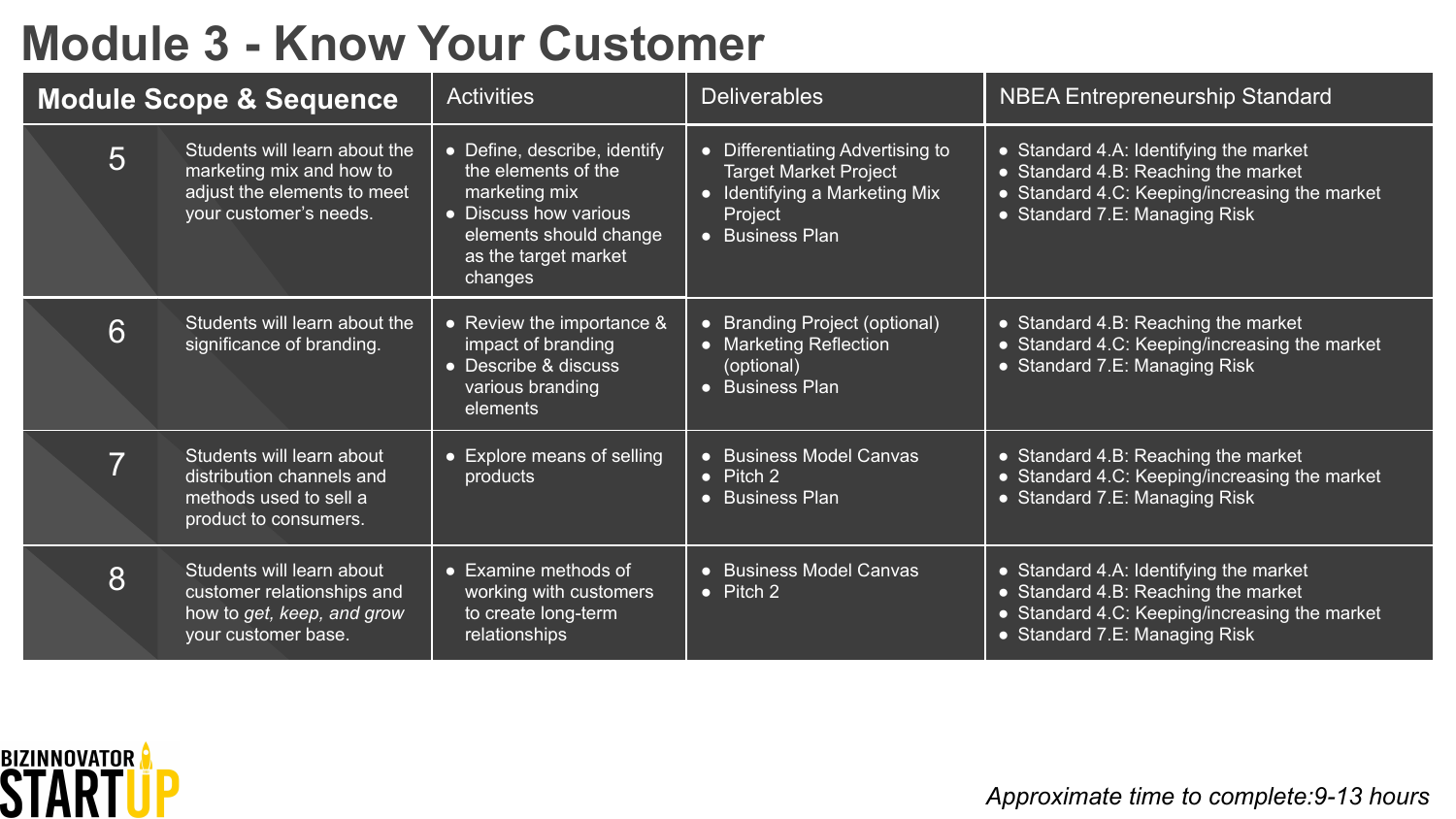### **Module 4 - Persevere or Pivot**

| <b>Module Scope &amp; Sequence</b> |                                                                                    | <b>Activities</b>                                                                                  | <b>Deliverables</b>                                                                        | <b>NBEA Entrepreneurship Standard</b>                                                                                                                                                                                                                                           |
|------------------------------------|------------------------------------------------------------------------------------|----------------------------------------------------------------------------------------------------|--------------------------------------------------------------------------------------------|---------------------------------------------------------------------------------------------------------------------------------------------------------------------------------------------------------------------------------------------------------------------------------|
|                                    | Students will learn about the<br>Lean Startup Methodology,<br>and its foundations. | • Identify principles<br>of Lean Startups.<br>• Determine if<br>current BMC is<br>properly aligned | • Business Model Canvas                                                                    | • Standard 1.D: Idea generation through innovation<br>and problem solving<br>· Standard 7.A: Establishing a Vision<br>• Standard 7.E: Managing Risk                                                                                                                             |
| ⌒                                  | Students will learn about pivoting.                                                | • Define and discuss<br>pivoting.<br>• Define and discuss<br>iterations                            | • Persevere or Pivot Reflection<br>Project<br>• Business Model Canvas<br>$\bullet$ Pitch 3 | • Standard 1.C: Entrepreneurship skills and ethical<br>responsibilities<br>• Standard 1.D: Idea generation through innovation<br>and problem solving<br>• Standard 4.C: Keeping/increasing the market<br>• Standard 7.A: Establishing a Vision<br>• Standard 7.E: Managing Risk |



*Approximate time to complete: 2 hours*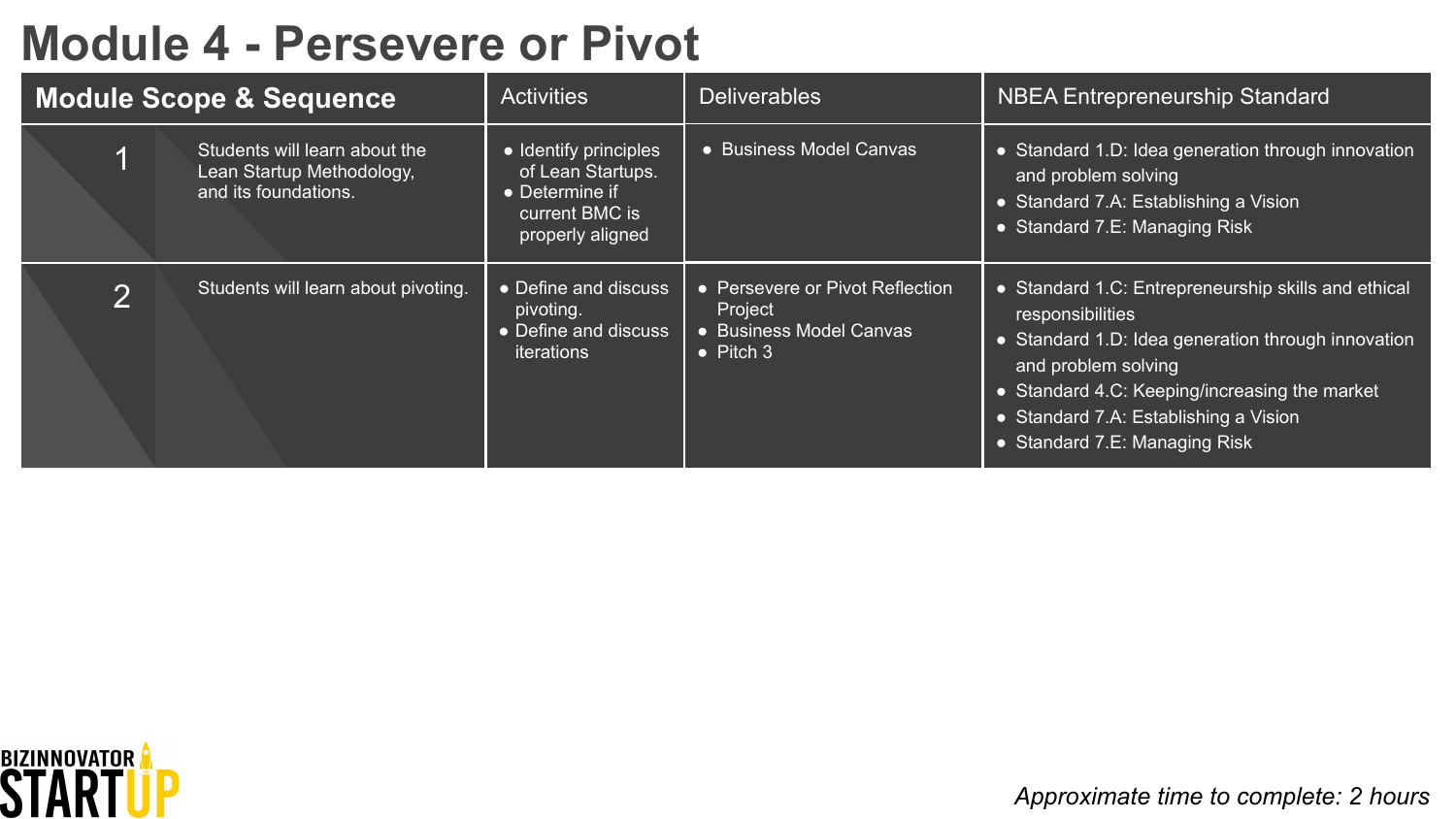# **Module 5 - Crunching the Numbers**

| <b>Module Scope &amp; Sequence</b> |                                                                                                              | <b>Activities</b>                                                                                        | <b>Deliverables</b>                                                                                | <b>NBEA Entrepreneurship Standard</b>                                                              |
|------------------------------------|--------------------------------------------------------------------------------------------------------------|----------------------------------------------------------------------------------------------------------|----------------------------------------------------------------------------------------------------|----------------------------------------------------------------------------------------------------|
|                                    | Students will learn about<br>revenue streams.                                                                | • Define & identify<br>methods used to<br>make a profit                                                  | <b>Revenue Streams Project</b><br>• Business Model Canvas<br>• Business Plan                       | • Standard 5.A: Determining Cash Needs                                                             |
| $\overline{2}$                     | Students will learn about startup<br>costs, ongoing costs and<br>budgeting.                                  | • Identify & discuss<br>costs associated<br>with starting a<br>business                                  | • Start Up Costs Project<br>• Ongoing Costs Project<br><b>Budgeting Project</b><br>• Business Plan | • Standard 6.A: Business Records<br>• Standard 6.B: Utilizing and Interpreting Business<br>Records |
| 3                                  | Students will learn about retail<br>pricing, wholesale pricing, markup,<br>profits and return on investment. | • Discuss pricing<br><b>techniques</b><br>• Discuss<br>evaluations used<br>to determine<br>profitability | • Mark Up Project<br>• Setting the Price Project<br>Return on Investment Project                   | • Standard 6.A: Business Records<br>• Standard 6.B: Utilizing and Interpreting Business<br>Records |
| $\overline{4}$                     | Students will learn about sources<br>of funding.                                                             | • Determine means<br>used to fund a<br>startup                                                           | • Funding Sources Project                                                                          | • Standard 5.B: Sources and Types of Funding                                                       |
| 5                                  | Students will learn about the<br>importance of bootstrapping as<br>a startup business.                       | $\bullet$ Define<br>bootstrapping,<br>discuss                                                            |                                                                                                    | • Standard 5.A: Determining Cash Needs                                                             |

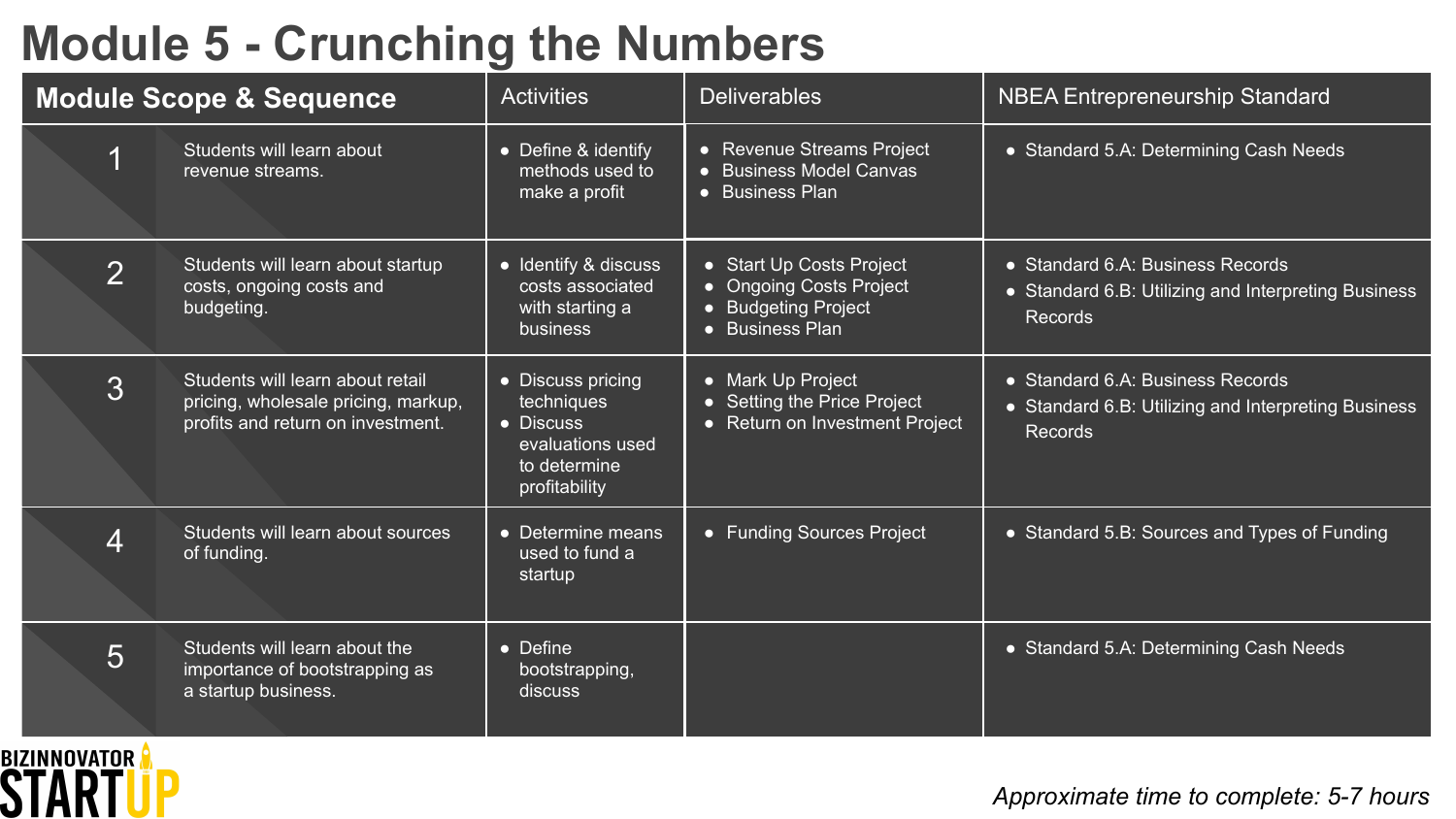## **Module 6 - Starting Your Startup**

| <b>Module Scope &amp; Sequence</b> |                                                                                                                                        | <b>Activities</b>                                                                                                | <b>Deliverables</b>                                                                   | <b>NBEA Entrepreneurship Standard</b>                                                                                                                                                                                                                     |
|------------------------------------|----------------------------------------------------------------------------------------------------------------------------------------|------------------------------------------------------------------------------------------------------------------|---------------------------------------------------------------------------------------|-----------------------------------------------------------------------------------------------------------------------------------------------------------------------------------------------------------------------------------------------------------|
|                                    | Students will learn about tools<br>that an entrepreneur can use to<br>analyze a business.                                              | • Identify & discuss<br>SWOT, PESTEL analysis                                                                    | • SWOT Analysis Project<br>• PESTEL Analysis Project<br>(optional)<br>• Business Plan | Standard 7.C: Leadership & Team Building<br>Standard 7.E: Managing Risk<br>Standard 9: Business Plans                                                                                                                                                     |
| $\overline{2}$                     | Students will learn about common<br>business ownership types.                                                                          | $\bullet$ Examine business<br>ownership models<br>• Discuss advantages &<br>disadvantages of<br>ownership models | • Business Plan                                                                       | Standard 7.B: Staffing a Diverse Workforce<br>Standard 7.C: Leadership & Team Building<br>Standard 8.A: Forms of Business Ownership<br>Standard 8.B: Government and Legal Regulations<br>Standard 7.E: Managing Risk<br><b>Standard 9: Business Plans</b> |
| 3                                  | Students will learn about ways that<br>an entrepreneur can protect his/her<br>business.                                                | • Explore methods of<br>protection used by<br>entrepreneurs                                                      | • Business Plan                                                                       | Standard 7.C: Leadership & Team Building<br>Standard 7.D: Managing Technology<br>Standard 7.E: Managing Risk<br><b>Standard 9: Business Plans</b>                                                                                                         |
| 4                                  | Students will learn about<br>organizational tools that can help<br>an entrepreneur create a strong<br>foundation for his/her business. | • Review tools that help<br>develop a framework to<br>guide its employees                                        | • Business Plan                                                                       | Standard 7.C: Leadership & Team Building<br>Standard 9: Business Plans                                                                                                                                                                                    |
| 5                                  | Students will learn about<br>infrastructure-related elements of<br>the Business Model Canvas.                                          | • Discuss how Key<br>Partners, Resources,<br>Activities differ compared<br>to other BMC elements                 | • Business Model Canvas<br>$\bullet$ Final Pitch                                      | Standard 7.B: Staffing a Diverse Workforce<br>Standard 7.C: Leadership & Team Building<br>Standard 9: Business Plans                                                                                                                                      |